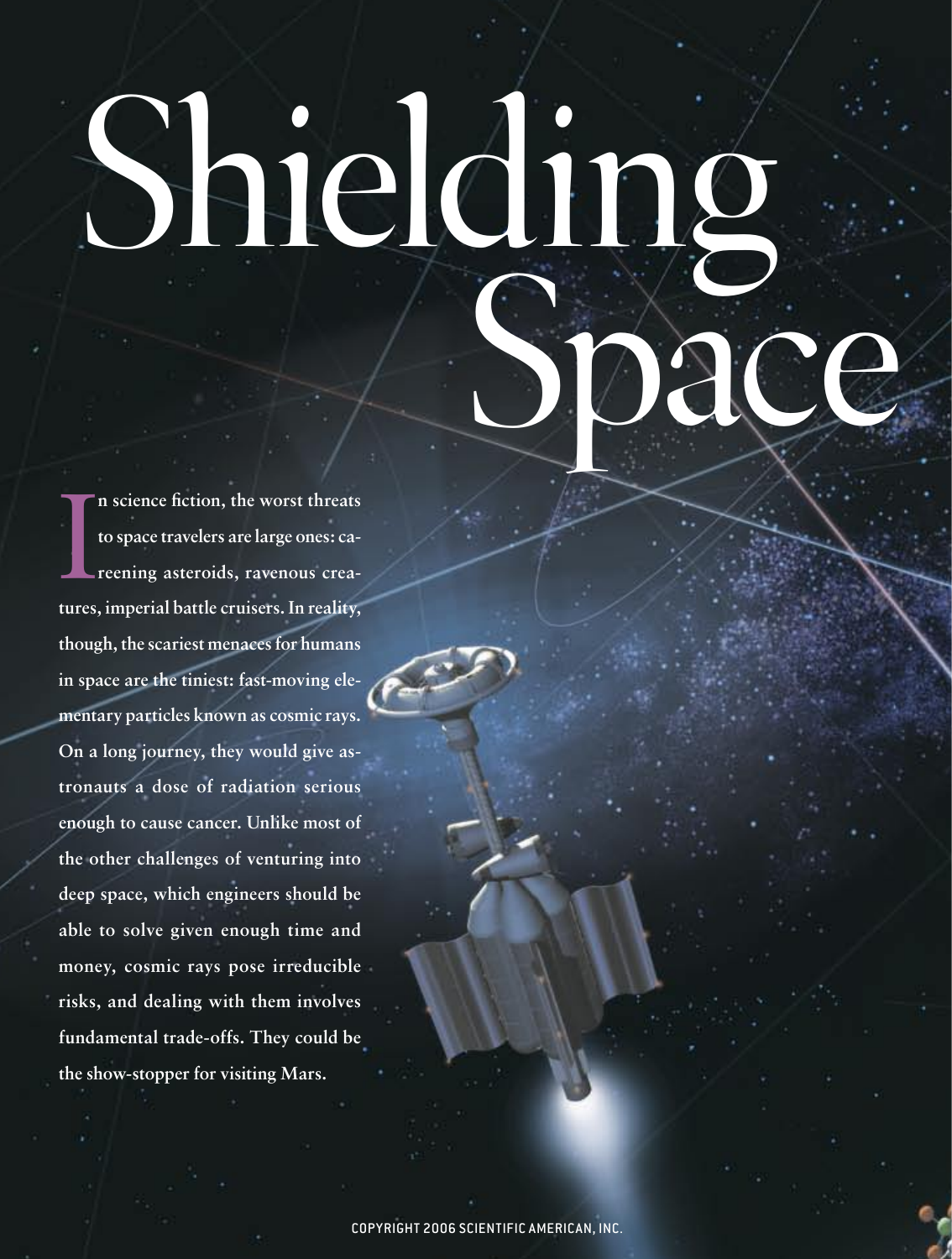The perils of cosmic rays pose severe, perhaps insurmountable, . hurdles to human spaceflight to Mars and beyond

# Space Travelers

By Eugene N. Parker

ONE THIRD OF THE DNA in your body would be sliced by cosmic rays every year you spent in interplanetary space. Protecting astronauts against the onslaught will entail unavoidable trade-offs.

 $w \sim \frac{1}{2}$  and  $w \sim \frac{1}{2}$  in  $\frac{1}{2}$  in  $\frac{1}{2}$  in  $\frac{1}{2}$  in  $\frac{1}{2}$  in  $\frac{1}{2}$  in  $\frac{1}{2}$ COPYRIGHT 2006 SCIENTIFIC AMERICAN, INC.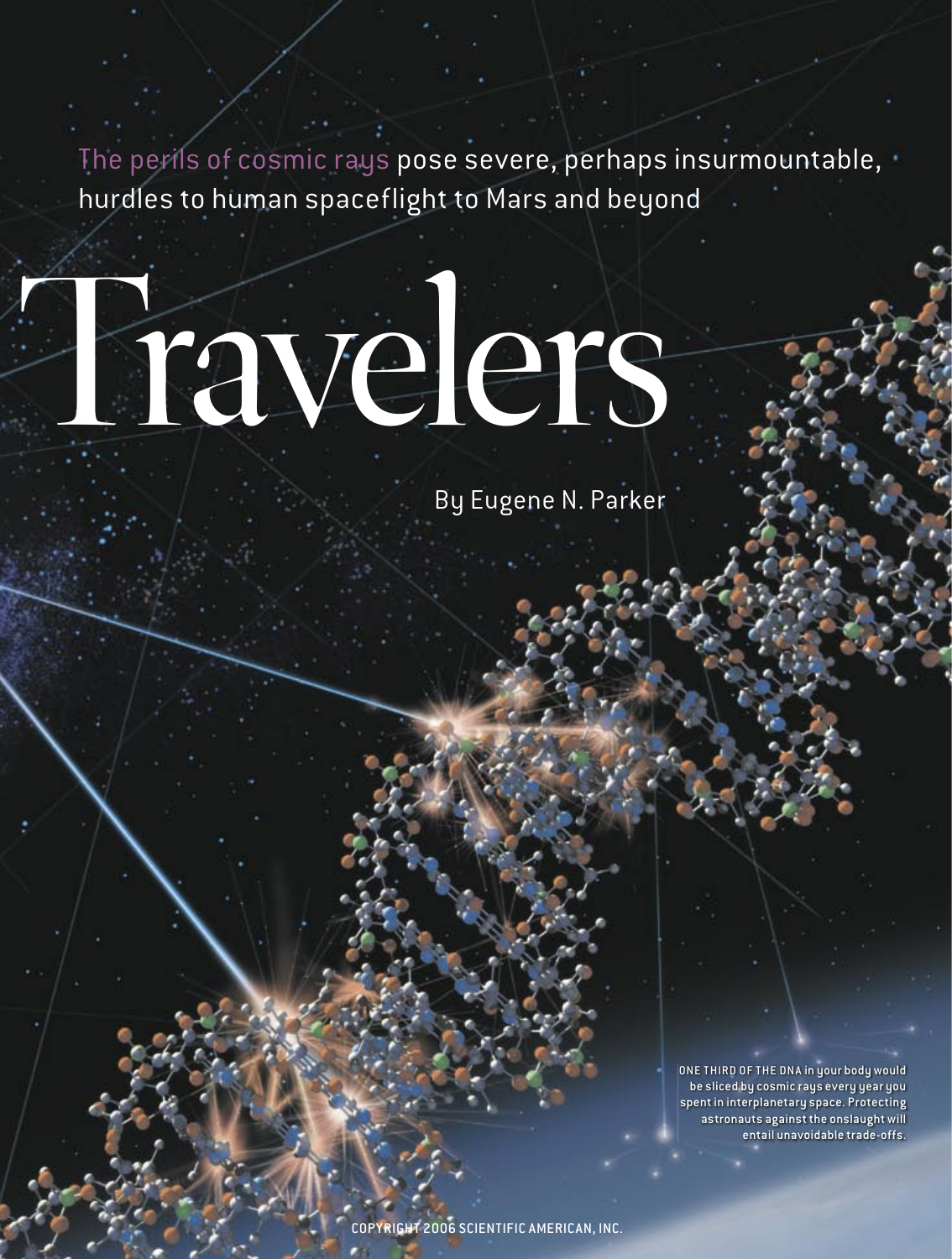In the laboratory, cosmic rays first presented themselves as a minor annoyance. They were discovered when physicists noticed that electrically charged bodies do not stay that way; their charge slowly leaks away through the air. Something had to be ionizing the air, allowing it to conduct electricity. Many researchers blamed the ambient radioactivity of the soil and rocks underfoot. Austrian physicist Victor Hess settled the issue in 1912, when he went aloft in a balloon and showed that the higher he rose, the faster the charge leaked off his electroscope. So the cause of the ionized air was something mysterious coming in from space—thus the name "cosmic rays."

By 1950 physicists had determined that the term is actually a misnomer. Cosmic rays are not rays but ions—mostly protons, with a few heavier nuclei mixed in—striking the top of the atmosphere at nearly the speed of light. Most come from

beyond the solar system, but what catapults them to such a speed remains a question to this day. Experimenters, having once regarded cosmic rays as

irksome, embraced them as an observational tool. Variations in cosmic-ray intensity were one of the ways my colleagues and I deduced the existence of the solar wind in the late 1950s.

Contrary to popular belief, it is not Earth's magnetic field that shields people on the ground from the full brunt of these rays but rather the bulk of our atmosphere. Above every square centimeter of surface is a kilogram of air. It takes a vertical column of about 70 grams—about 1 /14 the distance through the atmosphere, achieved at an altitude of 20 to 25 kilometers (60,000 to 80,000 feet)—before the average incoming proton hits the nucleus of an atom in the air. The rest of the atmosphere serves to absorb the shrapnel of this initial collision. The impact

# Overview/*Cosmic-Ray Hazard*

- The galaxy is pervaded with fast-moving particles that can rip apart DNA and other molecules. Here at the surface of Earth, we are well protected from this cosmic radiation by the air mass overhead. Astronauts in nearequatorial orbits are shielded by the planet's magnetic field. But those who make long voyages away from Earth will suffer serious health consequences.
- A spherical shell of water or plastic could protect space travelers, but it would take a total mass of at least 400 tons—beyond the capacity of heavy-lift rockets. A superconducting magnet would repel cosmic particles and weigh an estimated nine tons, but that is still too much, and the magnetic field itself would pose health risks. No other proposed scheme is even vaguely realistic.
- Biomedical researchers need to determine more precisely how much long-term exposure to cosmic rays a person can tolerate and whether medicines could stimulate the body's natural repair mechanisms.

knocks a proton or neutron or two out of the nucleus and unleashes a shower of high-energy gamma rays and pi meson, or pion, particles. Each gamma ray propagates deeper into the atmosphere and ends up producing an electron and its antimatter counterpart, a positron. These two particles annihilate each other, yielding less energetic gamma rays, and so the cycle continues until the gammas become too weak to create particles.

Meanwhile the pions quickly decay into mu mesons, or muons, which penetrate to the ground. As they pass through our bodies, they produce ions and break chemical bonds but not enough to do us significant harm. The annual cosmic radiation dose of about 0.03 rem (depending on altitude) is equivalent to a couple of chest x-rays.

Outside the atmosphere, the cosmic-ray bombardment is intense. Approximately one proton or heavier nucleus would

## In addition to causing cancer, **cosmic rays could lead to cataracts**  and brain damage.

pass through your fingernail every second, for a total of perhaps 5,000 ions zipping through the body every second, each one leaving a trail of broken

chemical bonds and triggering the same cascade that occurs in the atmosphere. The relatively few heavier nuclei among the cosmic rays do as much or more damage than the protons because their ability to break bonds is proportional to the square of their electric charge. An iron nucleus, for example, does 676 times more damage than a proton does. A week or a month of this radiation should not have serious consequences, but a couple of years on a jaunt to Mars is a different story. One estimate from NASA is that about one third of the DNA in an astronaut's body would be cut by cosmic rays every year.

### **Shields Up**

THE ONLY QUANTITATIVE information available on the biological consequences of energetic radiation comes from the unfortunate individuals who have been exposed to short but intense bursts of gamma rays and fast particles during nuclear explosions and laboratory accidents. They have suffered cell damage and enhanced cancer rates. A Mars traveler would get similar doses, albeit spread out over time. No one knows whether the two situations are really equivalent, but the comparison is worrisome. Natural biological repair mechanisms may or may not be able to keep up with the damage.

The implications were recently studied by Wallace Friedberg of the Federal Aviation Administration's Civil Aerospace Medical Institute in Oklahoma City and his colleagues. In a report published last August, they estimated that Mars astronauts would receive a dose of more than 80 rems a year. By comparison, the legal dose limit for nuclear power plant workers in the U.S. is five rems a year. One in 10 male astronauts would eventually die from cancer, and one in six women (because of their greater vulnerability to breast cancer). What is more, the heavy nuclei could cause cataracts and brain damage. (To be sure, these numbers are highly uncertain.)

The constant hailstorm of cosmic rays is not the only ra-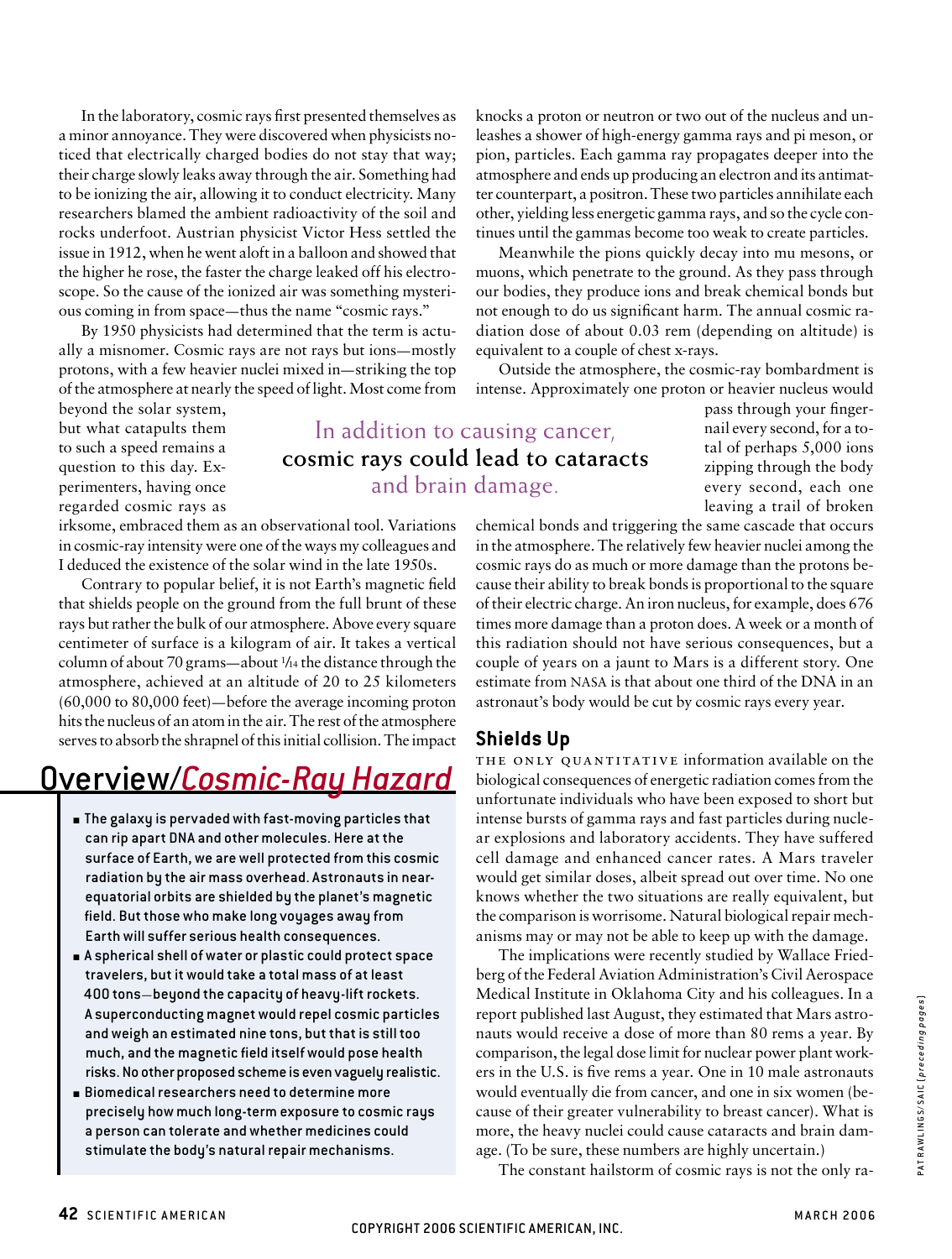### WHAT ARE ASTRONAUTS GETTING THEMSELVES INTO?

It is not quite as bad as venturing inside a nuclear reactor, but traveling through space can still be hazardous to your health. This graph shows one estimate of the yearly radiation dose astronauts would receive from cosmic rays. A rem is a common unit of radiation exposure. Interplanetary

astronauts would absorb more radiation in a single year than radiation workers are supposed to receive in a lifetime, and a large number would develop cancer and other illnesses. Solar flares and Earth's Van Allen radiation belts can kill outright but are easier to avoid.



diation threat, of course. The sun, too, can unleash tremendous bursts of protons and heavier nuclei traveling at nearly the speed of light. Such bursts occasionally deliver in excess of a couple of hundred rem over an hour or so—a lethal dose to an unshielded astronaut. The great flare of February 23, 1956, is a notorious example. Whatever measures are taken to ward off cosmic rays should also protect against these solar tempests. Even so, it might be wise to schedule a trip to Mars during the years of minimum solar magnetic activity.

In recognition of the radiation threats, NASA set up the Space Radiation Shielding Program at the Marshall Space Flight Center in Huntsville, Ala., in 2003. The first thought was to protect astronauts by surrounding them with matter, by analogy to Earth's atmosphere. A second proposal was to deflect the cosmic rays magnetically, much as Earth's magnetic field offers some protection for equatorial regions and for the International Space Station. A more recent idea has been to give the spacecraft a positive charge, which would repel the positively charged nuclei.

NASA set up a two-day meeting in August 2004 at the University of Michigan at Ann Arbor to assess where things stood. The conclusion was not hopeful. It was not obvious what the solution to the cosmic-ray problem might be. Nor was it obvious that there is a solution at all.

### **Force Field**

TO MATCH THE PROTECTION offered by Earth's atmosphere takes the same one kilogram of shielding material per square centimeter, although astronauts could comfortably make do with 500 grams, which is equivalent to the air mass above an altitude of 5,500 meters. Any less would begin to be counterproductive, because the shielding material would fail to absorb the shrapnel.

If the material is water, it has to be five meters deep. So a spherical water tank encasing a small capsule would have a mass of about 500 tons. Larger, more comfortable living quar-

*EUGENE N. PARKER* is the world's leading expert on interplanetary gas and magnetic fields. He is best known for hypothesizing and explaining the solar wind in 1958. Now the stuff of textbooks, the idea of a vigorous outflow of particles from the sun was initially so controversial that the *Astrophysical Journal* nearly rejected his paper. Parker also developed the modern theory of the solar magnetic field, including magnetic reconnection. An emeritus physics professor at the University of Chicago and a member of the National Academy of Sciences, Parker has received numerous prizes, including the U.S. National Medal of Science, the Henry Norris Russell Lectureship of the American Astronomical Society and the Kyoto Prize in Basic Sciences.

*T H E A U T H O R*

**HEAUTHOR**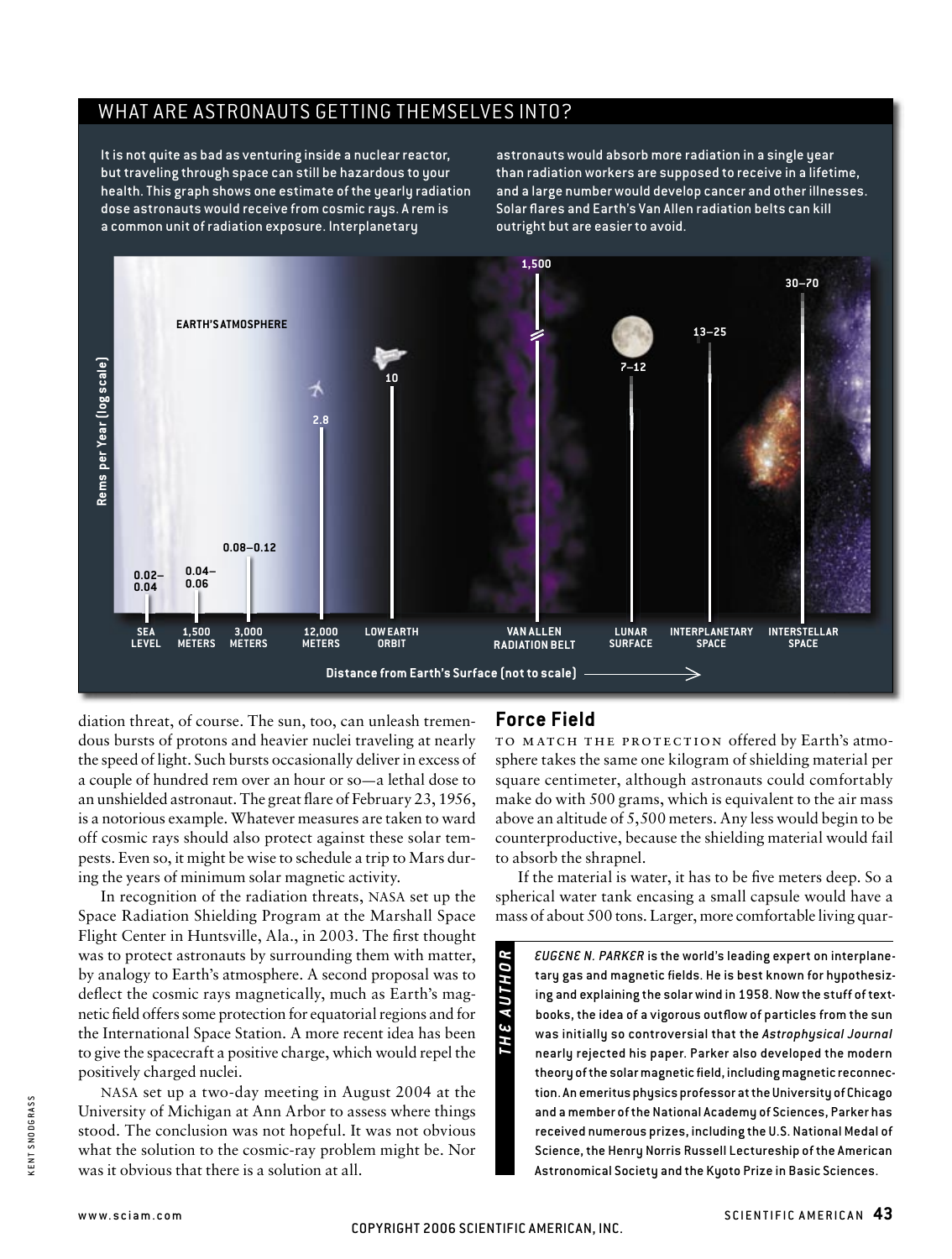### PLAN 1: MATERIAL SHIELD

A large mass around the astronauts absorbs incoming radiation and the secondary particles it produces. A spherical shell of water five meters thick provides the same protection that Earth's atmosphere offers at an altitude of 5,500 meters (18,000 feet).



ters would require even more. By comparison, the space shuttle can carry a maximum payload of about 30 tons. Water is commonly proposed because astronauts would need it anyway and because it is rich in hydrogen. Heavier elements make less effective shields because the extra protons and neutrons in their nuclei fall in one another's shadows, limiting their ability to interact with an incoming cosmic ray. To increase the hydrogen content, engineers could use ethylene  $(C_2H_4)$ , which has the further advantage that it can be polymerized to polyethylene, a solid, thereby avoiding the necessity for a tank to contain it. Even so, the required mass would be at least 400 tons—still not feasible. Pure hydrogen would be lighter but would require a heavy pressurized vessel.

Consider, then, the prospects for magnetic shielding. A charged particle moving across a magnetic field is deflected at right angles to its direction of motion. Depending on the arrangement of field lines, the particle can be sent in almost any direction or even forced to circle endlessly. On approaching the magnetic field of Earth at low latitudes, a charged particle is sent back out into space [*see box on opposite page*] if it is not too energetic. A spacecraft could carry a magnet to do the same.

One big problem, though, is the immense kinetic energy of an individual cosmic-ray proton. Adequate protection for the astronauts means repulsing the very numerous cosmic-ray protons with two billion electron volts (the standard unit of energy used in particle physics). To stop them within the space of a few meters, a shield would have to have a magnetic field of 20 teslas, or about 600,000 times the strength of Earth's field at the equator. So strong a field requires an electromagnet constructed with superconducting wires, akin to those used in particle accelerators. Samuel C. C. Ting of the Massachusetts Institute of Technology headed up a design group that devised such a system with a mass of only nine tons—a big advance over material shielding but still discouragingly heavy to think of carrying all the way to the Martian surface and back.

The magnetic scheme has a number of fine points that should be appreciated. Magnetic fields provide no significant shielding near the magnetic poles, where incoming particles come in parallel to, rather than across, the field. That is why Earth's field provides little protection except for people living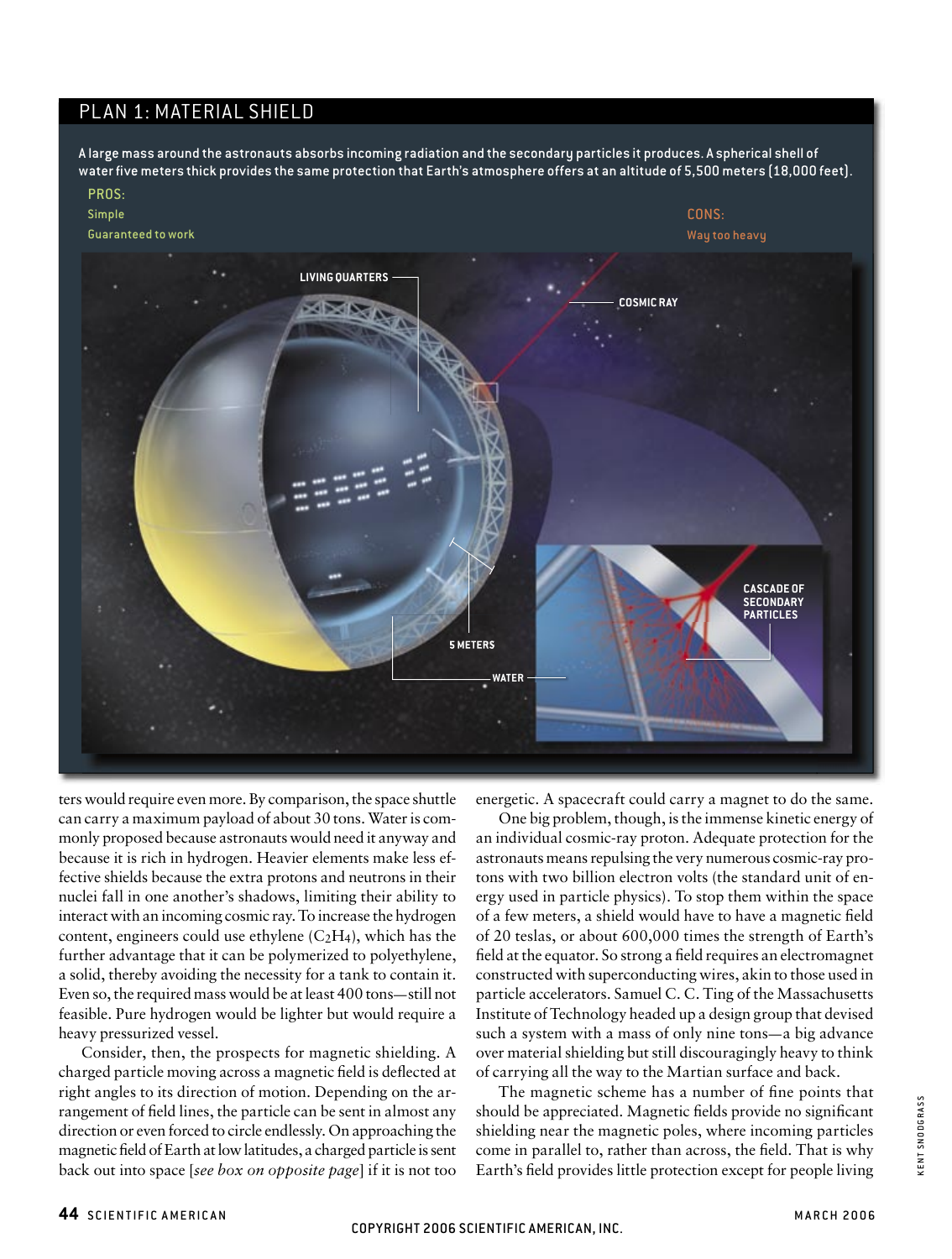### PLAN 2: MAGNETIC SHIELD

An electromagnet pushes incoming particles back into space. To deflect the bulk of cosmic rays, which have energies of up to two gigaelectron-volts, requires a magnetic field 600,000 times as strong as Earth's equatorial field.



To suppress the field inside the living quarters, the spacecraft designers could add a second, inner electromagnet ring. But the cancellation is only partial and greatly increases the complexity of the system.

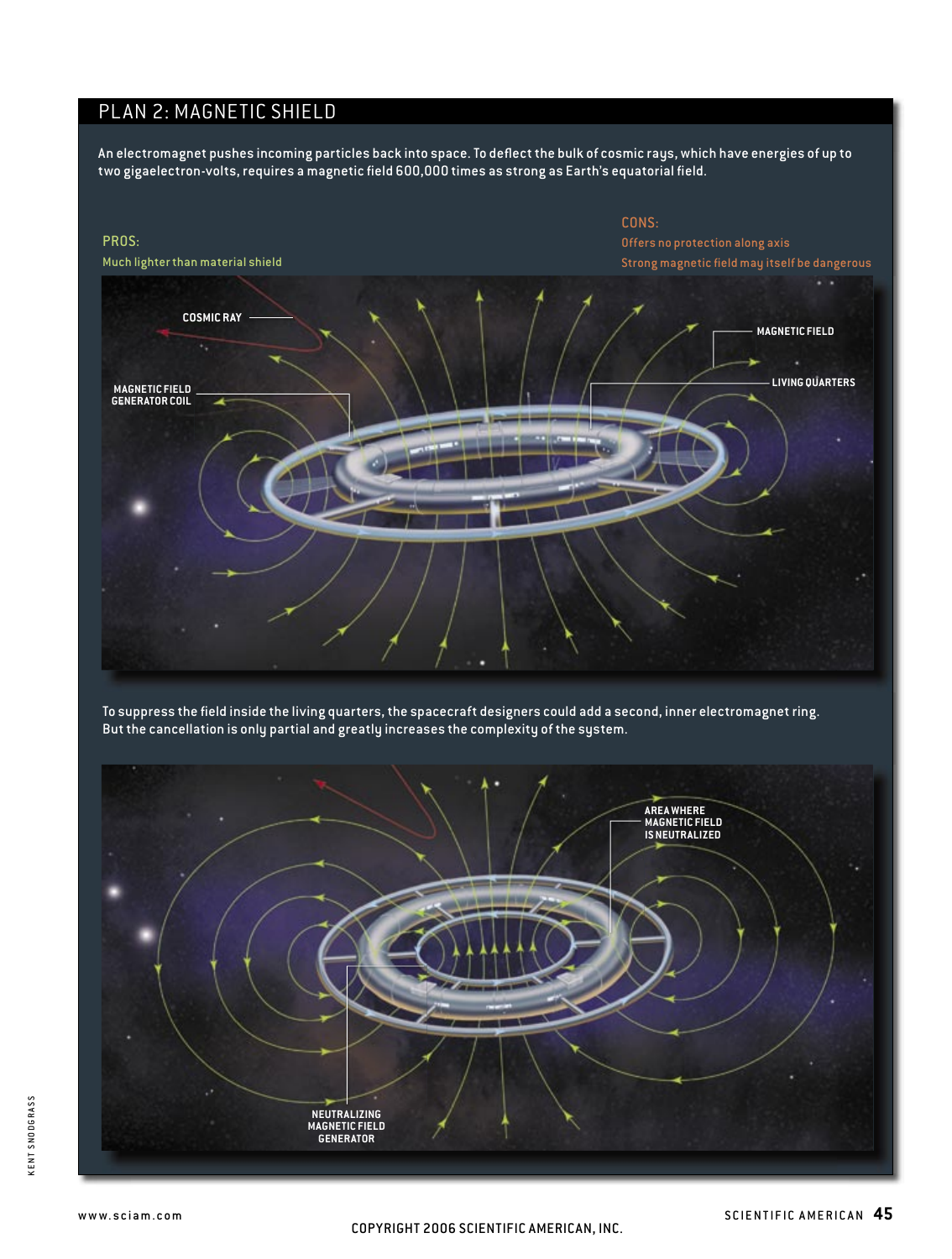in equatorial regions. To keep astronauts in the equivalent of an equatorial region, the living quarters of the spacecraft would have to be doughnut-shaped. The astronauts would have to endure a magnetic field of 20 teslas, and no one knows what the biological effects would be. The late John Marshall,

a University of Chicago experimental physicist, remarked to me many years ago that when he

# My colleague stuck his head into a 0.5-tesla magnetic field. Any motion of his head produced tiny flashes of **light in his eyes and an acid taste in his mouth**.

massive.

Some researchers have proposed using a field that extends over a distance much larger than a few meters. The field could be pushed out using a plasma, much

stuck his head in a 0.5-tesla field in the gap of an old particleaccelerator magnet, any motion of his head produced tiny flashes of light in his eyes and an acid taste in his mouth, presumably caused by electrolysis in his saliva.

Given that a strong field can affect body chemistry in this way, researchers need to conduct some laboratory experiments to verify the safety of a 20-tesla shield. If it proves hazas the ionized gas of the solar wind carries the solar magnetic field out to great distances from the sun. Advocates claim that such an "inflated" field would not need to be as intense: 1 tesla, or even less, might suffice. Unfortunately, this scheme disregards the fact that plasmas are notoriously unstable. The laboratory effort over the past 50 years to trap plasma in a magnetic field, for the purpose of producing energy from nu-

ardous, engineers may have to cancel out the field within the living quarters using an opposing electromagnet. A secondary magnet clearly makes the system more complicated and more

### PLAN 3: ELECTROSTATIC SHIELD

Firing a beam of electrons into space causes a positive charge to build up on the spacecraft. This charge repels cosmic rays. To defl ect particles with energies of up to two gigaelectron-volts, the ship would have to be charged to two billion volts.